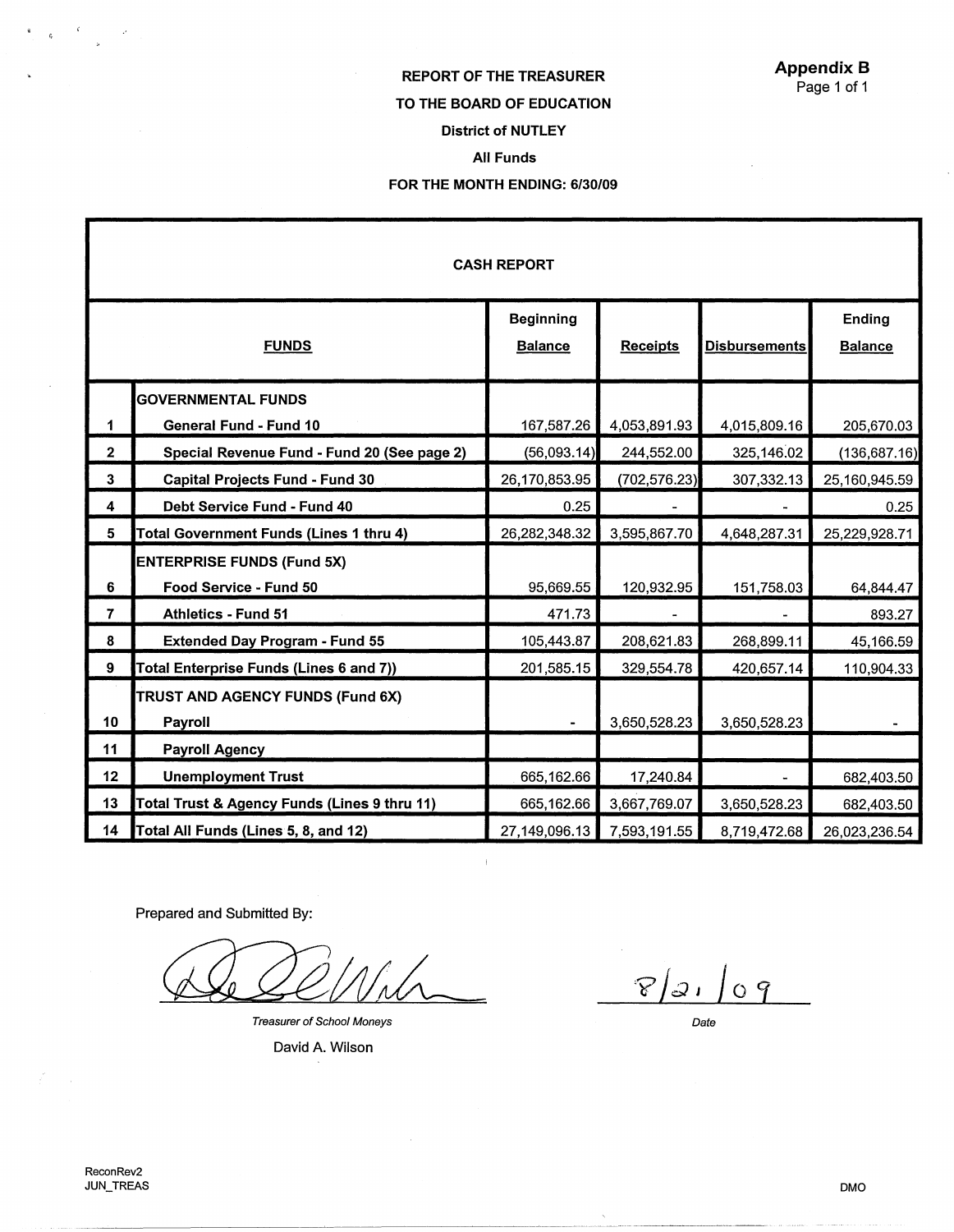

 $\frac{1}{C} \left( \frac{1}{\sqrt{2}} \right)^{2} \left( \frac{1}{\sqrt{2}} \right)^{2}$ 

÷

 $\sim 10^6$ 

#### RECONCILIATION DATE<br>PREPARED BY: DWILSON PREPARED BY:

 $\overline{ }$ 

| <b>OUTSTANDING CHECKS</b> |            |               |  |  |  |  |  |
|---------------------------|------------|---------------|--|--|--|--|--|
| <b>NUMBER</b>             | AMOUNT     | NUMBER AMOUNT |  |  |  |  |  |
| FY 08-09                  | 601,710.83 |               |  |  |  |  |  |
|                           |            |               |  |  |  |  |  |
|                           |            |               |  |  |  |  |  |
|                           |            |               |  |  |  |  |  |
|                           |            |               |  |  |  |  |  |
|                           |            |               |  |  |  |  |  |
|                           |            |               |  |  |  |  |  |
|                           |            |               |  |  |  |  |  |
|                           |            |               |  |  |  |  |  |
|                           |            |               |  |  |  |  |  |
|                           |            |               |  |  |  |  |  |
|                           |            |               |  |  |  |  |  |
|                           |            |               |  |  |  |  |  |
|                           |            |               |  |  |  |  |  |
|                           |            |               |  |  |  |  |  |
|                           |            |               |  |  |  |  |  |
|                           |            |               |  |  |  |  |  |
|                           |            |               |  |  |  |  |  |
|                           |            |               |  |  |  |  |  |
|                           |            |               |  |  |  |  |  |
|                           |            |               |  |  |  |  |  |
|                           |            |               |  |  |  |  |  |
|                           |            |               |  |  |  |  |  |
|                           |            |               |  |  |  |  |  |
|                           |            |               |  |  |  |  |  |
|                           |            |               |  |  |  |  |  |
|                           |            |               |  |  |  |  |  |
|                           |            |               |  |  |  |  |  |
|                           |            |               |  |  |  |  |  |
|                           |            |               |  |  |  |  |  |
|                           |            |               |  |  |  |  |  |
|                           |            |               |  |  |  |  |  |
|                           |            |               |  |  |  |  |  |
|                           |            |               |  |  |  |  |  |
|                           |            |               |  |  |  |  |  |
|                           |            |               |  |  |  |  |  |
|                           |            |               |  |  |  |  |  |
|                           |            |               |  |  |  |  |  |
|                           |            |               |  |  |  |  |  |
|                           |            |               |  |  |  |  |  |
|                           |            |               |  |  |  |  |  |
|                           |            |               |  |  |  |  |  |
|                           |            |               |  |  |  |  |  |
|                           |            |               |  |  |  |  |  |
|                           |            |               |  |  |  |  |  |
|                           |            |               |  |  |  |  |  |
|                           |            |               |  |  |  |  |  |
|                           |            |               |  |  |  |  |  |
|                           |            |               |  |  |  |  |  |
|                           |            |               |  |  |  |  |  |
|                           |            |               |  |  |  |  |  |
|                           |            |               |  |  |  |  |  |
|                           |            |               |  |  |  |  |  |
|                           |            |               |  |  |  |  |  |
|                           |            |               |  |  |  |  |  |
|                           |            |               |  |  |  |  |  |
|                           |            |               |  |  |  |  |  |
|                           |            |               |  |  |  |  |  |
|                           |            |               |  |  |  |  |  |
|                           |            |               |  |  |  |  |  |

0.00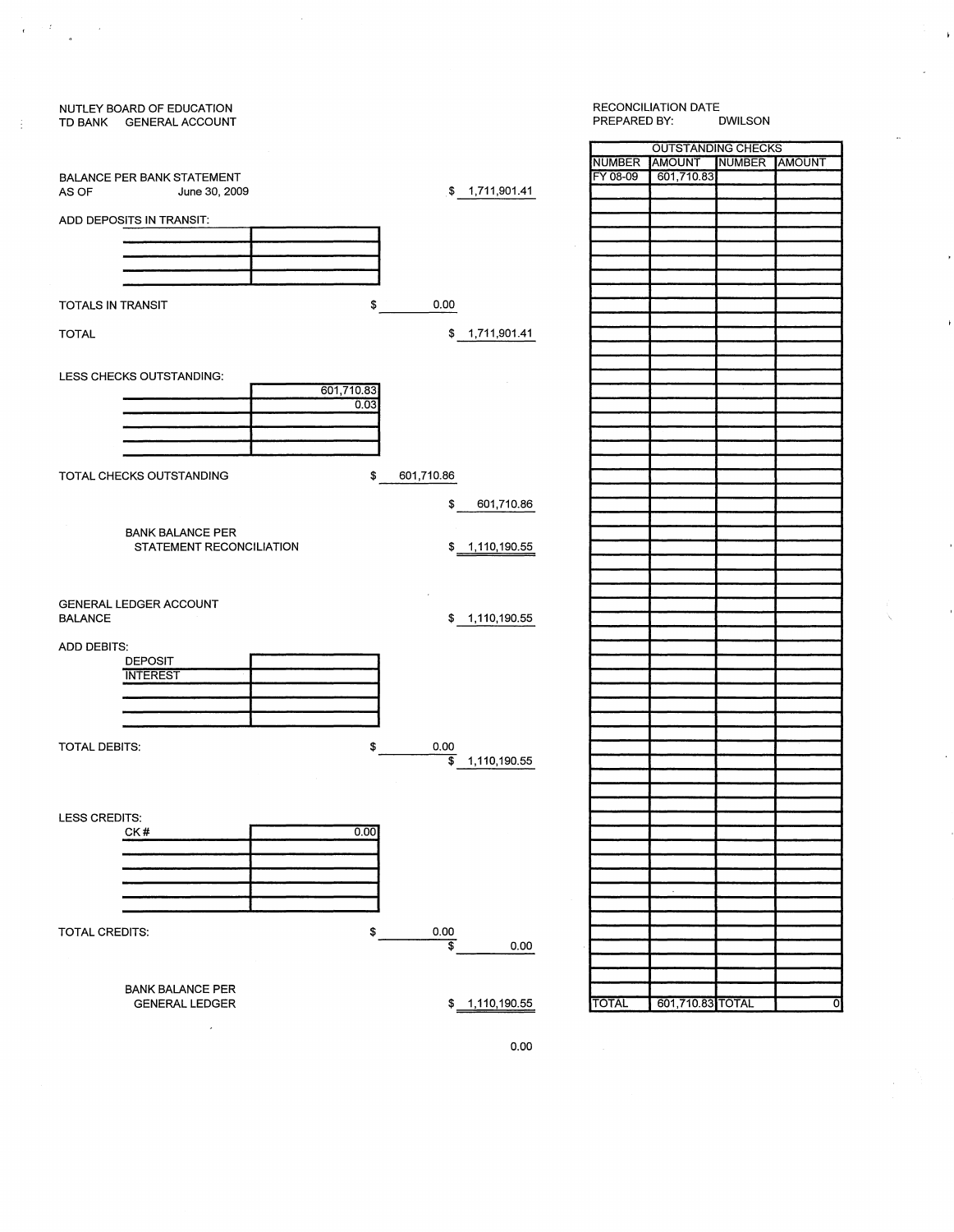#### NUTLEY BOARD OF EDUCATION RECONCILIATION DATE TD BANK UNEMPLOYMENT NOTIFIED BY: DWILSON BY: DWILSON

 $\mathcal{L}_{\text{max}}$  .

 $\begin{aligned} \mathbf{B} & = \frac{1}{T} \left( \begin{array}{cc} \mathbf{A} & \mathbf{A} \\ \mathbf{A} & \mathbf{A} \end{array} \right) \mathbf{A} \mathbf{A} \mathbf{A} \mathbf{A} \mathbf{A} \mathbf{A} \mathbf{A} \mathbf{A} \mathbf{A} \mathbf{A} \mathbf{A} \mathbf{A} \mathbf{A} \mathbf{A} \mathbf{A} \mathbf{A} \mathbf{A} \mathbf{A} \mathbf{A} \mathbf{A} \mathbf{A} \mathbf{A} \mathbf{A} \mathbf{A} \mathbf{A} \mathbf{A$ 

 $\tilde{\mathbf{r}}$ 

| RECONCILIATION DATE |         |
|---------------------|---------|
| PREPARED BY:        | DWILSON |

г

 $\mathcal{F}$ 

|                                |                  |               | OU ISTANDING CHECKS |               |           |
|--------------------------------|------------------|---------------|---------------------|---------------|-----------|
|                                |                  | <b>NUMBER</b> | AMOUNT              | NUMBER AMOUNT |           |
| BALANCE PER BANK STATEMENT     |                  |               |                     |               |           |
| AS OF<br>June 30, 2009         | \$<br>682,403.50 |               |                     |               |           |
|                                |                  |               |                     |               |           |
| ADD DEPOSITS IN TRANSIT:       |                  |               |                     |               |           |
|                                |                  |               |                     |               |           |
|                                |                  |               |                     |               |           |
|                                |                  |               |                     |               |           |
|                                |                  |               |                     |               |           |
|                                |                  |               |                     |               |           |
| \$<br>TOTALS IN TRANSIT        | 0.00             |               |                     |               |           |
|                                |                  |               |                     |               |           |
|                                |                  |               |                     |               |           |
| <b>TOTAL</b>                   | \$<br>682,403.50 |               |                     |               |           |
|                                |                  |               |                     |               |           |
|                                |                  |               |                     |               |           |
| LESS CHECKS OUTSTANDING:       |                  |               |                     |               |           |
| 0.00                           |                  |               |                     |               |           |
|                                |                  |               |                     |               |           |
|                                |                  |               |                     |               |           |
|                                |                  |               |                     |               |           |
|                                |                  |               |                     |               |           |
|                                |                  |               |                     |               |           |
|                                |                  |               |                     |               |           |
| \$<br>TOTAL CHECKS OUTSTANDING | 0.00             |               |                     |               |           |
|                                |                  |               |                     |               |           |
|                                | \$<br>0.00       |               |                     |               |           |
|                                |                  |               |                     |               |           |
| <b>BANK BALANCE PER</b>        |                  |               |                     |               |           |
| STATEMENT RECONCILIATION       | \$<br>682,403.50 |               |                     |               |           |
|                                |                  |               |                     |               |           |
|                                |                  |               |                     |               |           |
|                                |                  |               |                     |               |           |
|                                |                  |               |                     |               |           |
| GENERAL LEDGER ACCOUNT         |                  |               |                     |               |           |
| <b>BALANCE</b>                 | \$<br>682,403.50 |               |                     |               |           |
|                                |                  |               |                     |               |           |
| <b>ADD DEBITS:</b>             |                  |               |                     |               |           |
| <b>DEPOSIT</b>                 |                  |               |                     |               |           |
| <b>INTEREST</b>                |                  |               |                     |               |           |
|                                |                  |               |                     |               |           |
|                                |                  |               |                     |               |           |
|                                |                  |               |                     |               |           |
|                                |                  |               |                     |               |           |
| TOTAL DEBITS:<br>\$            | 0.00             |               |                     |               |           |
|                                |                  |               |                     |               |           |
|                                | s<br>682,403.50  |               |                     |               |           |
|                                |                  |               |                     |               |           |
|                                |                  |               |                     |               |           |
|                                |                  |               |                     |               |           |
| LESS CREDITS:                  |                  |               |                     |               |           |
| CK#<br>0.00                    |                  |               |                     |               |           |
|                                |                  |               |                     |               |           |
|                                |                  |               |                     |               |           |
|                                |                  |               |                     |               |           |
|                                |                  |               |                     |               | $\bullet$ |
|                                |                  |               |                     |               |           |
|                                |                  |               |                     |               |           |
|                                |                  |               |                     |               |           |
| TOTAL CREDITS:<br>\$           | 0.00             |               |                     |               |           |
|                                | \$<br>0.00       |               |                     |               |           |
|                                |                  |               |                     |               |           |
|                                |                  |               |                     |               |           |
| <b>BANK BALANCE PER</b>        |                  |               |                     |               |           |
| <b>GENERAL LEDGER</b>          | \$<br>682,403.50 | <b>TOTAL</b>  |                     | 0.00 TOTAL    | ত         |
|                                |                  |               |                     |               |           |
|                                |                  |               |                     |               |           |

 $\sim 0.5$ 

0.00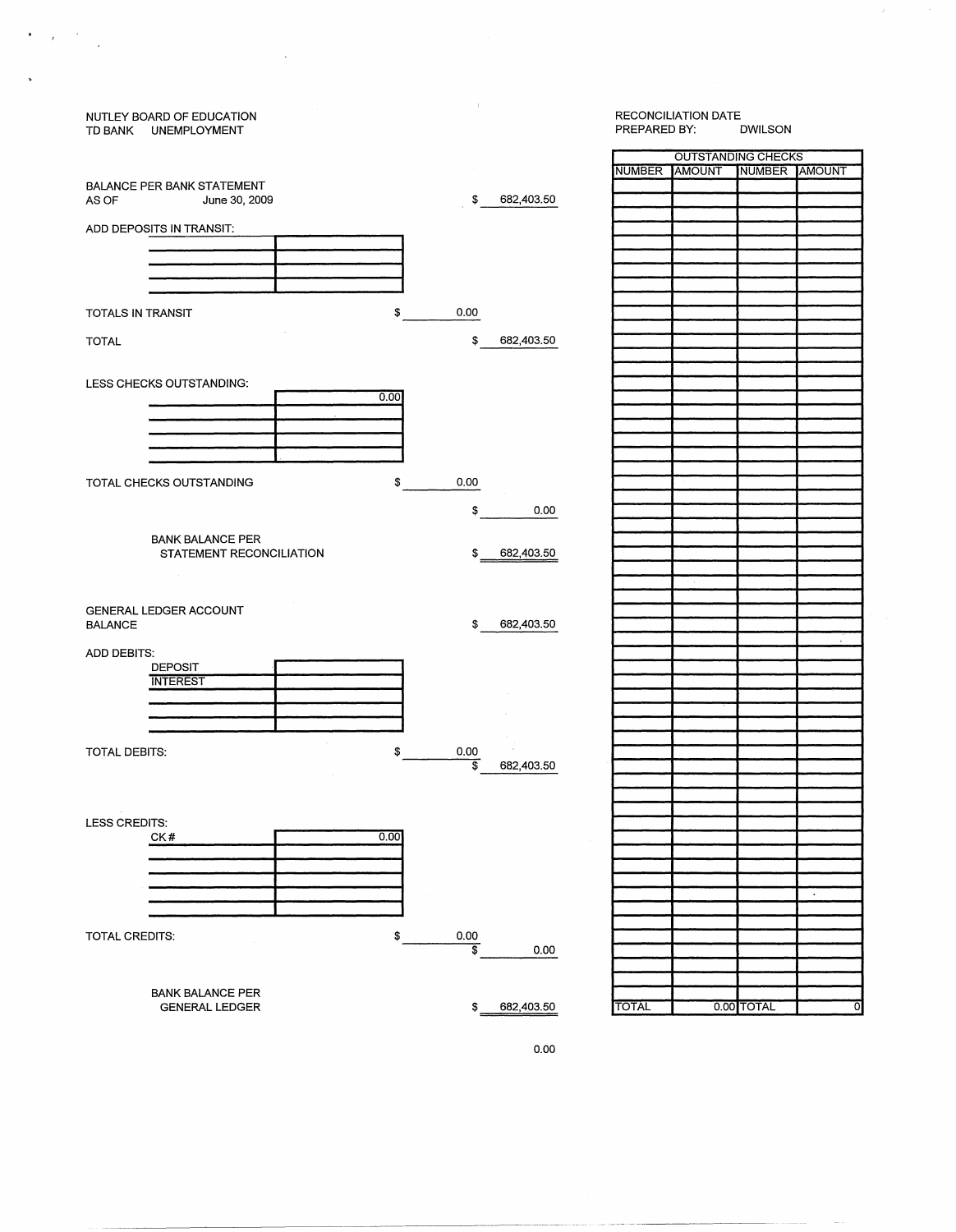#### \_NUTLEY BOARD OF EDUCATION TD BANK SALARY

 $\bar{z}$ 

 $\sim$ 

 $\bar{t}$ 

 $\sim$   $\sim$ 

## BALANCE PER BANK STATEMENT \$ 54,794.74 AS OF July 10, 2009 ADD DEPOSITS IN TRANSIT: TOTALS IN TRANSIT  $$ \_ 0.00$ TOTAL \$ 54,794.74 LESS CHECKS OUTSTANDING: 38,142.99 16,652.11 TOTAL CHECKS OUTSTANDING \$ 54,795.10 \$ 54,795.10 BANK BALANCE PER STATEMENT RECONCILIATION  $-0.36$ GENERAL LEDGER ACCOUNT BALANCE  $\texttt{\$}$ **ADD DEBITS:** DEPOSIT **INTEREST** TOTAL DEBITS:  $\frac{$}{9}$  0.00  $0.00$ LESS CREDITS:  $0.00$ CK# TOTAL CREDITS:  $\frac{1}{2}$  0.00  $\overline{\$}$  0.00 BANK BALANCE PER GENERAL LEDGER  $^{\circ}$   $^{\circ}$

#### RECONCILIATION DATE<br>PREPARED BY: DWILSON PREPARED BY:

| <b>OUTSTANDING CHECKS</b> |                 |               |                |  |  |  |
|---------------------------|-----------------|---------------|----------------|--|--|--|
| <b>NUMBER</b>             | AMOUNT          | <b>NUMBER</b> | <b>TAMOUNT</b> |  |  |  |
| 586200                    | 280.43          | 588627        | 48.52          |  |  |  |
| 586936                    | 66.96           | 588641        | 301.25         |  |  |  |
| 586940                    | 645.09          | 588643        | 575.99         |  |  |  |
| 587374                    | 636.54          | 588656        | 322.09         |  |  |  |
| 587455                    | 634.38          | 588662        | 167.13         |  |  |  |
| 587605                    | 60.24           | 588668        | 362.27         |  |  |  |
| 587644                    | 478.81          | 588672        | 241            |  |  |  |
| 587697                    | 100.46          | 588673        | 525.09         |  |  |  |
| 587699                    | 652.15          | 588684        | 602.52         |  |  |  |
| 587842                    | 1,626.01        | 588687        | 60.24          |  |  |  |
| 587850                    | 657.29          | 588693        | 38.29          |  |  |  |
| 587945                    | 2,033.29        | 588696        | 271.9          |  |  |  |
| 587946                    | 2,056.98        | 588702        | 903.11         |  |  |  |
|                           |                 | 588717        | 180.75         |  |  |  |
| 588014                    | 3,050.41        | 588718        | 743.75         |  |  |  |
| 588042                    | 763.78          | 588727        | 154.25         |  |  |  |
| 588055                    | 737.97 927W     |               | 11,153.96      |  |  |  |
| 588059                    | 1,118.98        |               |                |  |  |  |
| 588126                    | 636.54          |               |                |  |  |  |
| 588207                    | 547.31          |               |                |  |  |  |
| 5888259                   | 2,073.02        |               |                |  |  |  |
| 588271                    | 2,397.83        |               |                |  |  |  |
| 588287                    | 692.79          |               |                |  |  |  |
| 588370                    | 60.24           |               |                |  |  |  |
| 588375                    | 482.76          |               |                |  |  |  |
| 588383                    | 291.07          |               |                |  |  |  |
| 588393                    | 301.25          |               |                |  |  |  |
| 588394                    | 421.87          |               |                |  |  |  |
| 588409                    | 210.87          |               |                |  |  |  |
| 588427                    | 769.65          |               |                |  |  |  |
| 588430                    | 36.15           |               |                |  |  |  |
| 5888447                   | 251.13          |               |                |  |  |  |
| 588450                    | 522.90          |               |                |  |  |  |
| 588463                    | 120.51          |               |                |  |  |  |
| 588498                    | 320.81          |               |                |  |  |  |
| 588502                    | 553.10          |               |                |  |  |  |
| 588504                    | 1,834.73        |               |                |  |  |  |
| 588509                    | 650.72          |               |                |  |  |  |
| 588514                    | 36.89           |               |                |  |  |  |
| 588518                    | 218.67          |               |                |  |  |  |
| 588523                    | 1,188.93        |               |                |  |  |  |
| 588526                    | 171.75          |               |                |  |  |  |
| 588530                    | 603.87          |               |                |  |  |  |
| 588531                    | 722.72          |               |                |  |  |  |
| 588534                    | 387.42          |               |                |  |  |  |
| 588538                    | 300.15          |               |                |  |  |  |
| 588543                    | 634.22          |               |                |  |  |  |
| 588557                    | 79.01           |               |                |  |  |  |
| 588561                    | 207.38          |               |                |  |  |  |
| 588567                    | 620.31          |               |                |  |  |  |
| 588572                    | 217.92          |               |                |  |  |  |
| 588582                    | 299.63          |               |                |  |  |  |
| 588583                    | 1,229.88        |               |                |  |  |  |
| 588585                    | 855.20          |               |                |  |  |  |
| 588593                    | 714.80          |               |                |  |  |  |
| 588615                    | 757.01          |               |                |  |  |  |
| 588625                    | 34.20           |               |                |  |  |  |
| 588626                    | 88.01           |               |                |  |  |  |
| TOTAL                     | 38,142.99 TOTAL |               | 16652.11       |  |  |  |
|                           |                 |               |                |  |  |  |

-0.36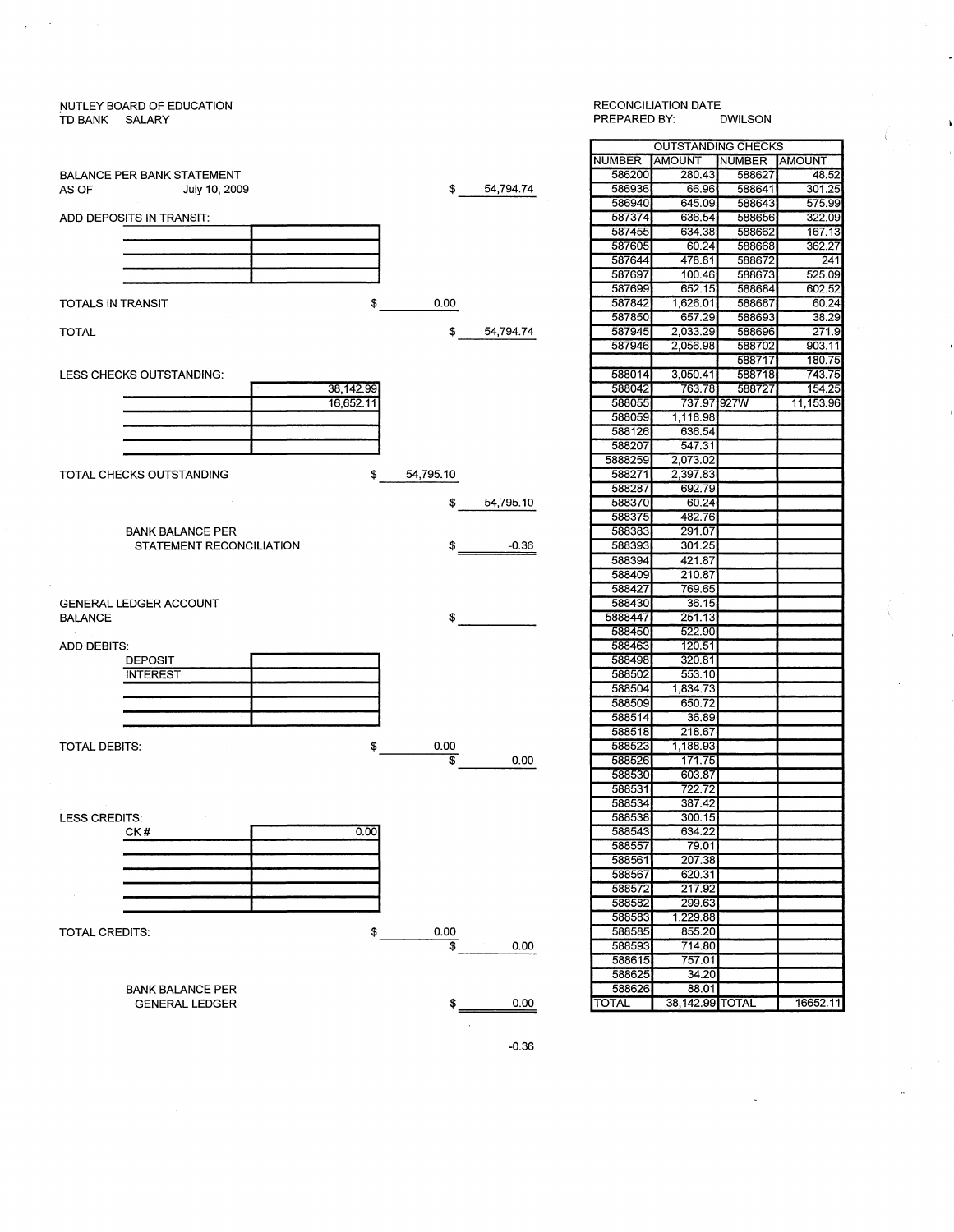| TD BANK REFERENDUM    | NUTLEY BOARD OF EDUCATION         |                  |                                 |                | PREPARED BY: | RECONCILIATION DATE       | <b>DWILSON</b> |   |
|-----------------------|-----------------------------------|------------------|---------------------------------|----------------|--------------|---------------------------|----------------|---|
|                       |                                   |                  |                                 |                |              | <b>OUTSTANDING CHECKS</b> |                |   |
|                       |                                   |                  |                                 |                |              | NUMBER AMOUNT             | NUMBER AMOUNT  |   |
|                       | <b>BALANCE PER BANK STATEMENT</b> |                  |                                 |                |              |                           |                |   |
| AS OF                 | June 30, 2009                     |                  |                                 | \$3,028,328.86 |              |                           |                |   |
|                       | ADD DEPOSITS IN TRANSIT:          |                  |                                 |                |              |                           |                |   |
|                       |                                   |                  |                                 |                |              |                           |                |   |
|                       |                                   |                  |                                 |                |              |                           |                |   |
|                       |                                   |                  |                                 |                |              |                           |                |   |
|                       |                                   |                  |                                 |                |              |                           |                |   |
| TOTALS IN TRANSIT     |                                   |                  | $\frac{1}{2}$<br>0.00           |                |              |                           |                |   |
|                       |                                   |                  |                                 |                |              |                           |                |   |
| <b>TOTAL</b>          |                                   |                  | \$                              | 3,028,328.86   |              |                           |                |   |
|                       |                                   |                  |                                 |                |              |                           |                |   |
|                       |                                   |                  |                                 |                |              |                           |                |   |
|                       | LESS CHECKS OUTSTANDING:          |                  |                                 |                |              |                           |                |   |
|                       |                                   | 0.00             |                                 |                |              |                           |                |   |
|                       |                                   | 0.00             |                                 |                |              |                           |                |   |
|                       |                                   |                  |                                 |                |              |                           |                |   |
|                       |                                   |                  |                                 |                |              |                           |                |   |
|                       |                                   |                  |                                 |                |              |                           |                |   |
|                       | TOTAL CHECKS OUTSTANDING          | \$<br>$\sim 100$ | 0.00                            |                |              |                           |                |   |
|                       |                                   |                  |                                 |                |              |                           |                |   |
|                       |                                   |                  | \$                              | 0.00           |              |                           |                |   |
|                       |                                   |                  |                                 |                |              |                           |                |   |
|                       | <b>BANK BALANCE PER</b>           |                  |                                 |                |              |                           |                |   |
|                       | STATEMENT RECONCILIATION          |                  |                                 | \$3,028,328.86 |              |                           |                |   |
|                       |                                   |                  |                                 |                |              |                           |                |   |
|                       |                                   |                  |                                 |                |              |                           |                |   |
|                       | GENERAL LEDGER ACCOUNT            |                  |                                 |                |              |                           |                |   |
| <b>BALANCE</b>        |                                   |                  |                                 | \$3,028,328.86 |              |                           |                |   |
|                       |                                   |                  |                                 |                |              |                           |                |   |
| ADD DEBITS:           |                                   |                  |                                 |                |              |                           |                |   |
|                       | <b>DEPOSIT</b>                    |                  |                                 |                |              |                           |                |   |
|                       | <b>INTEREST</b>                   |                  |                                 |                |              |                           |                |   |
|                       |                                   |                  |                                 |                |              |                           |                |   |
|                       |                                   |                  |                                 |                |              |                           |                |   |
|                       |                                   |                  |                                 |                |              |                           |                |   |
| TOTAL DEBITS:         |                                   | \$               | 0.00                            |                |              |                           |                |   |
|                       |                                   |                  | \$                              | 3,028,328.86   |              |                           |                |   |
|                       |                                   |                  |                                 |                |              |                           |                |   |
|                       |                                   |                  |                                 |                |              |                           |                |   |
| LESS CREDITS:         |                                   |                  |                                 |                |              |                           |                |   |
|                       | CK#                               | 0.00             |                                 |                |              |                           |                |   |
|                       |                                   |                  |                                 |                |              |                           |                |   |
|                       |                                   |                  |                                 |                |              |                           |                |   |
|                       |                                   |                  |                                 |                |              |                           |                |   |
|                       |                                   |                  |                                 |                |              |                           |                |   |
|                       |                                   |                  |                                 |                |              |                           |                |   |
|                       |                                   |                  |                                 |                |              |                           |                |   |
| <b>TOTAL CREDITS:</b> |                                   | \$               | 0.00<br>$\overline{\mathbb{s}}$ | 0.00           |              |                           |                |   |
|                       |                                   |                  |                                 |                |              |                           |                |   |
|                       | $\sigma_{\rm eff}$                |                  |                                 |                |              |                           |                |   |
|                       | <b>BANK BALANCE PER</b>           |                  |                                 |                |              |                           |                |   |
|                       | <b>GENERAL LEDGER</b>             |                  |                                 | \$3,028,328.86 | <b>TOTAL</b> |                           | 0.00 TOTAL     | ō |
|                       |                                   |                  |                                 |                |              |                           |                |   |

 $\Delta \bar{z}$ 

 $\begin{aligned} \mathbf{B} & = \frac{1}{2} \left( \begin{array}{cc} \mathbf{A} & \mathbf{A} & \mathbf{A} \\ \mathbf{A} & \mathbf{A} & \mathbf{A} \\ \mathbf{A} & \mathbf{A} & \mathbf{A} \end{array} \right) \mathbf{A} & = \frac{1}{2} \left( \begin{array}{cc} \mathbf{A} & \mathbf{A} & \mathbf{A} \\ \mathbf{A} & \mathbf{A} & \mathbf{A} \\ \mathbf{A} & \mathbf{A} & \mathbf{A} \end{array} \right) \mathbf{A} & = \frac{1}{2} \left( \begin{array}{cc}$ 

 $\label{eq:1} \mathbf{w} = \frac{1}{2} \mathbf{w} \mathbf{w}$ 

---------------------------~------- ~---------

ATE<br>DWILSON

 $\hat{\mathcal{L}}$ 

 $\sim$ 

0.00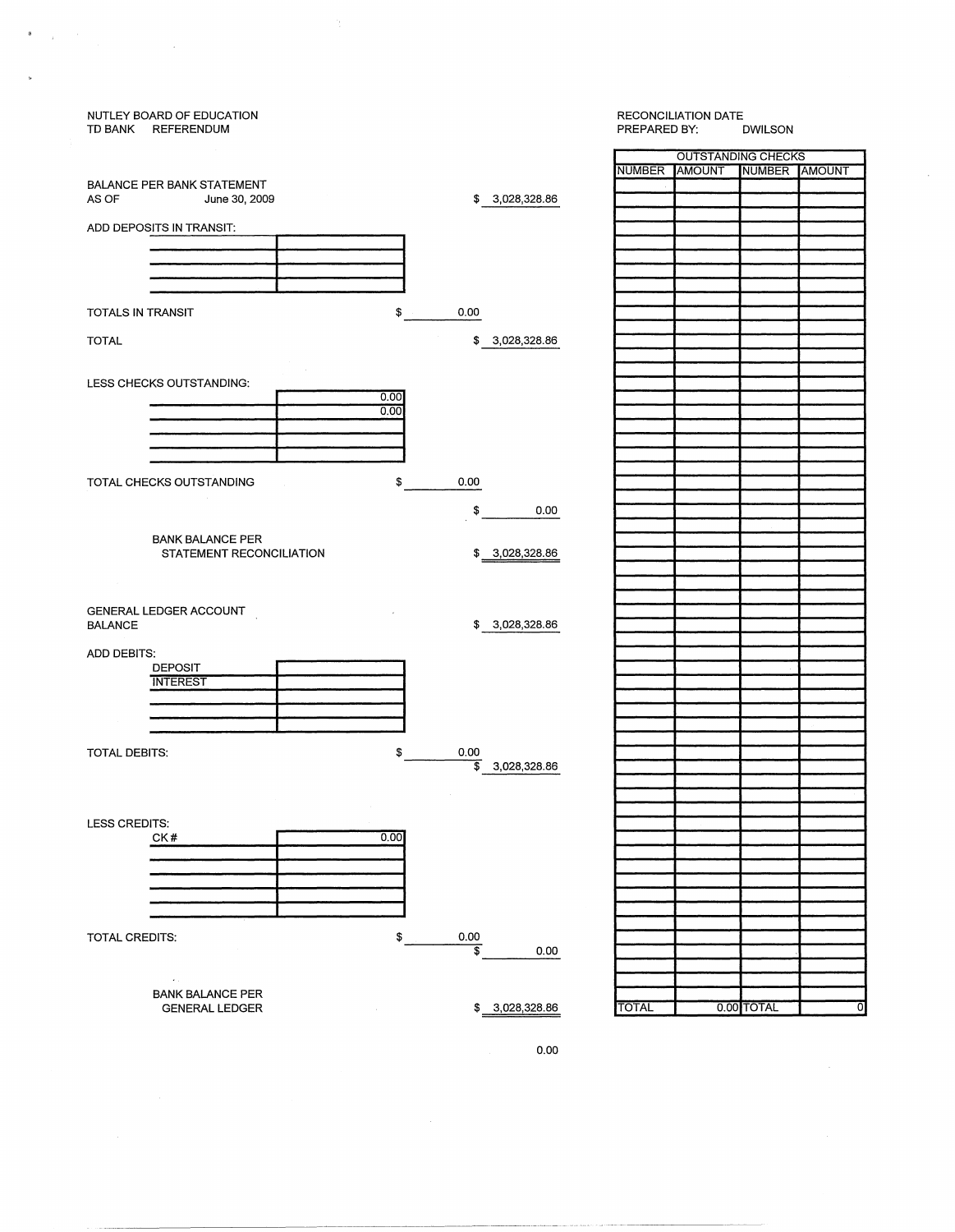## NUTLEY BOARD OF EDUCATION TD BANK CAPITAL RESERVE BALANCE PER BANK STATEMENT<br>AS OF June 30, 200 June 30, 2009 \$ 390,756.34 ADD DEPOSITS IN TRANSIT: TOTALS IN TRANSIT 0.00 \$ TOTAL \$ 390,756.34 LESS CHECKS OUTSTANDING:  $\frac{0.00}{0.00}$ TOTAL CHECKS OUTSTANDING \$ 0.00 \$ 0.00 BANK BALANCE PER STATEMENT RECONCILIATION \$ 390,756.34 GENERAL LEDGER ACCOUNT \$ 390,756.34 BALANCE **ADD DEBITS:** DEPOSIT **INTEREST** TOTAL DEBITS: 0.00 \$  $\frac{1}{3}$  390,756.34 LESS CREDITS:  $0.00$ CK# 001<br>1901 - 1901<br>1911 - 1912 - 1912 - 1912 - 1912 - 1912 - 1912 - 1912 - 1912 - 1912 - 1912 - 1912 - 1912 - 1912 - 1912 - 191 TOTAL CREDITS: \$ 0.00  $\frac{1}{2}$  0.00 BANK BALANCE PER GENERAL LEDGER \$ 390,756.34 TOTAL 0.00 TOTAL 0

#### RECONCILIATION DATE<br>PREPARED BY: DWILSON PREPARED BY:

| <b>OUTSTANDING CHECKS</b> |               |               |  |  |  |  |
|---------------------------|---------------|---------------|--|--|--|--|
| <b>NUMBER</b>             | <b>AMOUNT</b> | NUMBER AMOUNT |  |  |  |  |
|                           |               |               |  |  |  |  |
|                           |               |               |  |  |  |  |
|                           |               |               |  |  |  |  |
|                           |               |               |  |  |  |  |
|                           |               |               |  |  |  |  |
|                           |               |               |  |  |  |  |
|                           |               |               |  |  |  |  |
|                           |               |               |  |  |  |  |
|                           |               |               |  |  |  |  |
|                           |               |               |  |  |  |  |
|                           |               |               |  |  |  |  |
|                           |               |               |  |  |  |  |
|                           |               |               |  |  |  |  |
|                           |               |               |  |  |  |  |
|                           |               |               |  |  |  |  |
|                           |               |               |  |  |  |  |
|                           |               |               |  |  |  |  |
|                           |               |               |  |  |  |  |
|                           |               |               |  |  |  |  |
|                           |               |               |  |  |  |  |
|                           |               |               |  |  |  |  |
|                           |               |               |  |  |  |  |
|                           |               |               |  |  |  |  |
|                           |               |               |  |  |  |  |
|                           |               |               |  |  |  |  |
|                           |               |               |  |  |  |  |
|                           |               |               |  |  |  |  |
|                           |               |               |  |  |  |  |
|                           |               |               |  |  |  |  |
|                           |               |               |  |  |  |  |
|                           |               |               |  |  |  |  |
|                           |               |               |  |  |  |  |
|                           |               |               |  |  |  |  |
|                           |               |               |  |  |  |  |
|                           |               |               |  |  |  |  |
|                           |               |               |  |  |  |  |
|                           |               |               |  |  |  |  |
|                           |               |               |  |  |  |  |
|                           |               |               |  |  |  |  |
|                           |               |               |  |  |  |  |
|                           |               |               |  |  |  |  |
|                           |               |               |  |  |  |  |
|                           |               |               |  |  |  |  |
|                           |               |               |  |  |  |  |
|                           |               |               |  |  |  |  |
|                           |               |               |  |  |  |  |
|                           |               |               |  |  |  |  |
|                           |               |               |  |  |  |  |
|                           |               |               |  |  |  |  |
|                           |               |               |  |  |  |  |
|                           |               |               |  |  |  |  |
|                           |               |               |  |  |  |  |
|                           |               |               |  |  |  |  |
|                           |               |               |  |  |  |  |
|                           |               |               |  |  |  |  |
|                           |               |               |  |  |  |  |
|                           |               |               |  |  |  |  |
|                           |               |               |  |  |  |  |
|                           |               |               |  |  |  |  |
|                           |               |               |  |  |  |  |

0.00